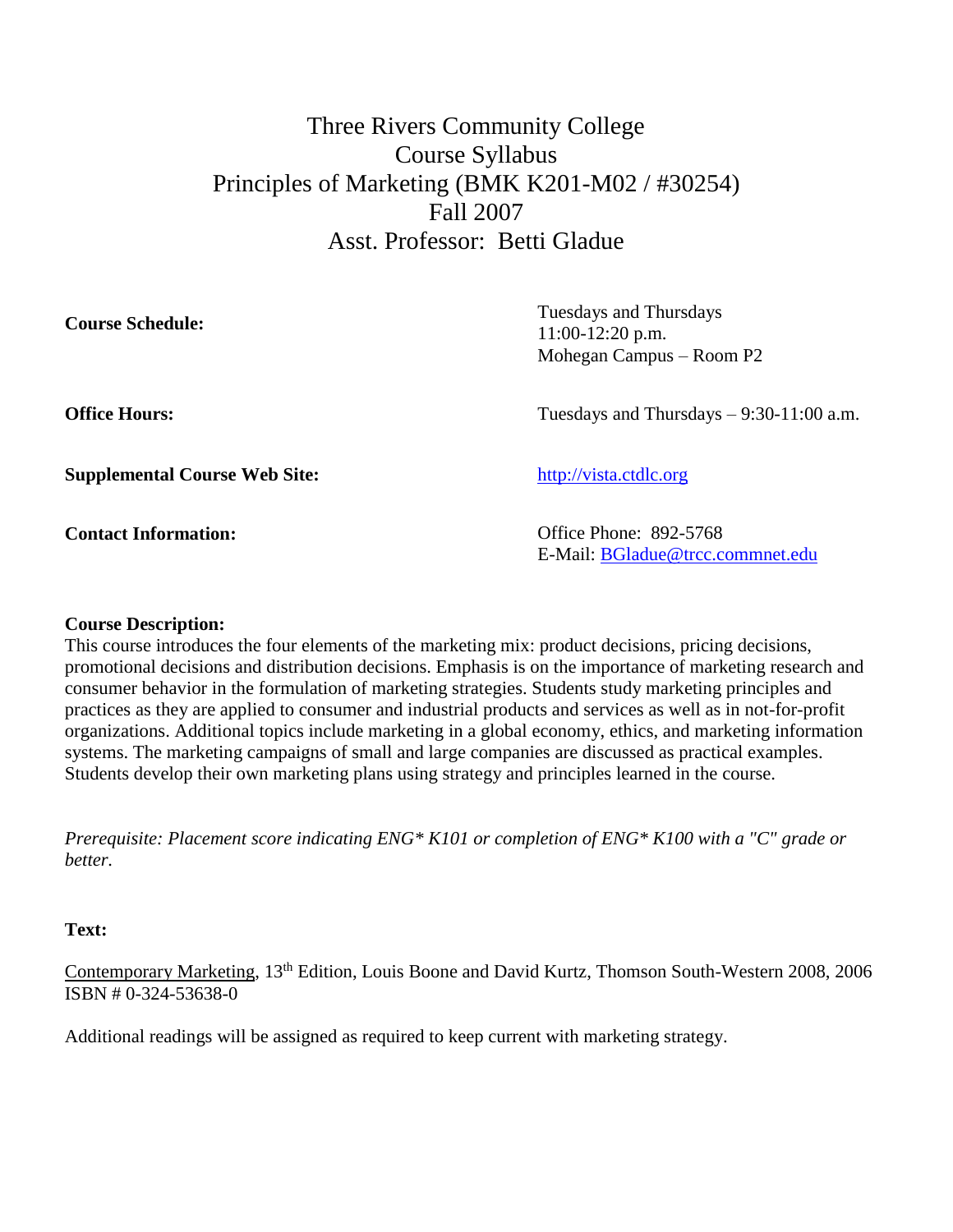# **Course Learning Outcomes:**

Utilizing various learning activities, the students will be able to demonstrate the following skills and learning outcomes by the completion of this course of study:

- Demonstrate a mastery of the basic principles, concepts and terminology of today's marketing strategy through projects and testing
- Develop an awareness of the importance of marketing in today's competitive, consumer-oriented society
- Develop an understanding of the interrelationship of all marketing activities for modern business in a global economy
- Be able to use specific marketing vocabulary to explain business strategy
- Develop the ability to utilize the Internet as a resource for research and current marketing information
- Use technology to create marketing plans
- **•** Demonstrate an ability to participate in the decision making process of marketing strategy through the completion of marketing projects
- Develop an awareness of the advantages of ethical business practices in the field of marketing
- Understand the nature and scope of career opportunities in the field of marketing and utilize the Internet to identify marketing positions

# **Course Requirements:**

The student will be responsible for attendance, classroom participation, written and oral assignments, four quizzes, a mid-semester exam, a term project and a final exam. The coursework will consist of assigned reading material, group discussions and decisions, PowerPoint presentations, analyses of cases, use of Internet websites for research, videos, lectures, and utilization of student experience to illustrate concepts and examples. The term project will consist of a team marketing plan presentation.

Readings from the text are to be completed before the class meeting. Quizzes, exams, project presentations and other assignments will be announced. Full participation in all class discussions, small group decisions and the term project is required to receive a favorable (10%) class participation grade. You are not fully participating if you are not in class, therefore, absences in excess of three class sessions will be considered strongly to undermine a favorable participation grade. Class discussions will often center around a recent development in business which impacts on marketing. You are encouraged to bring current periodical articles and Internet website printouts of examples of current marketing activities to class to initiate those discussions.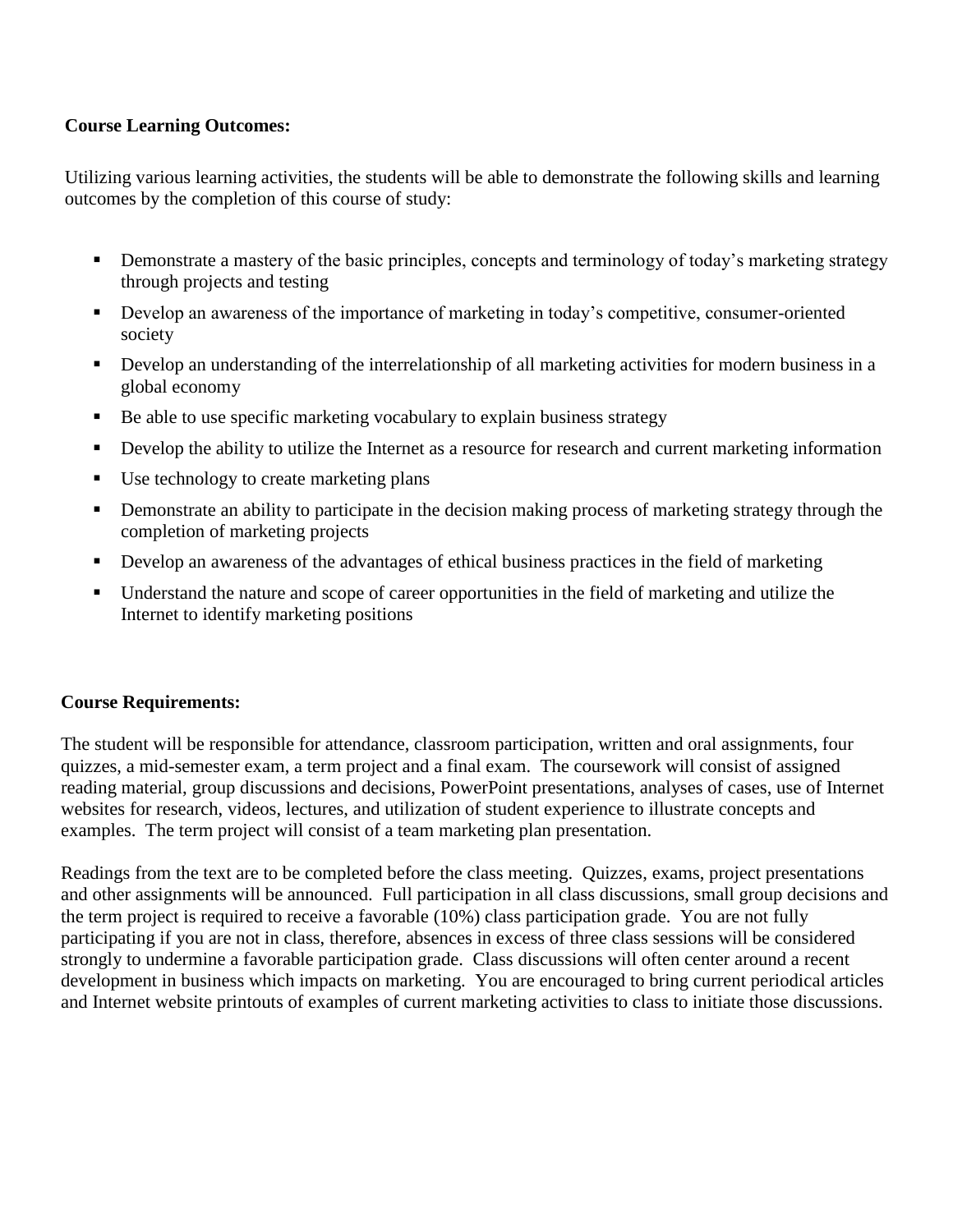# **Grading:**

There will be four quizzes during the course. No make-up quizzes will be given. The quizzes will cover information from the textbook and any supplemental subjects introduced. For grading purposes I will count 3 of the 4 exams – dropping the lowest exam score. The three best quiz grades will be counted in the 30% of your final grade. If you miss one of the first three exams, that exam will obviously be dropped as your lowest score – zero.

You are responsible for staying informed on all assignments, expectations, and class procedures. I suggest that you make several friends in this class to exchange contact information so you can find out what you missed.

Students receiving an 'A' for participation will meet the following requirements:

- Attend regularly (no more than three absences), arrive punctually, and remain for the duration of the class
- Demonstrate evidence of consistent prior reading and thought
- Participate actively in classroom dialogue
- Present summaries to the class of small group discussion and activities
- Participate in the research, creation, and performance of your team's project.

| <b>Grading Summary:</b>                                                                                              |     |     |  |  |  |
|----------------------------------------------------------------------------------------------------------------------|-----|-----|--|--|--|
| <b>Quizzes</b><br>Four provided<br>Will drop the lowest score<br>$\bullet$<br>Compilation of three of the four exams | $=$ | 30% |  |  |  |
| <b>Term Project (Group Preparation &amp; Performance)</b>                                                            |     | 10% |  |  |  |
| <b>Homework</b>                                                                                                      | $=$ | 10% |  |  |  |
| <b>Mid-term Exam</b>                                                                                                 |     | 20% |  |  |  |
| <b>Class Participation, Attendance &amp;</b><br><b>Team Project Participation</b>                                    | $=$ | 10% |  |  |  |
| <b>Final Exam</b>                                                                                                    | $=$ | 20% |  |  |  |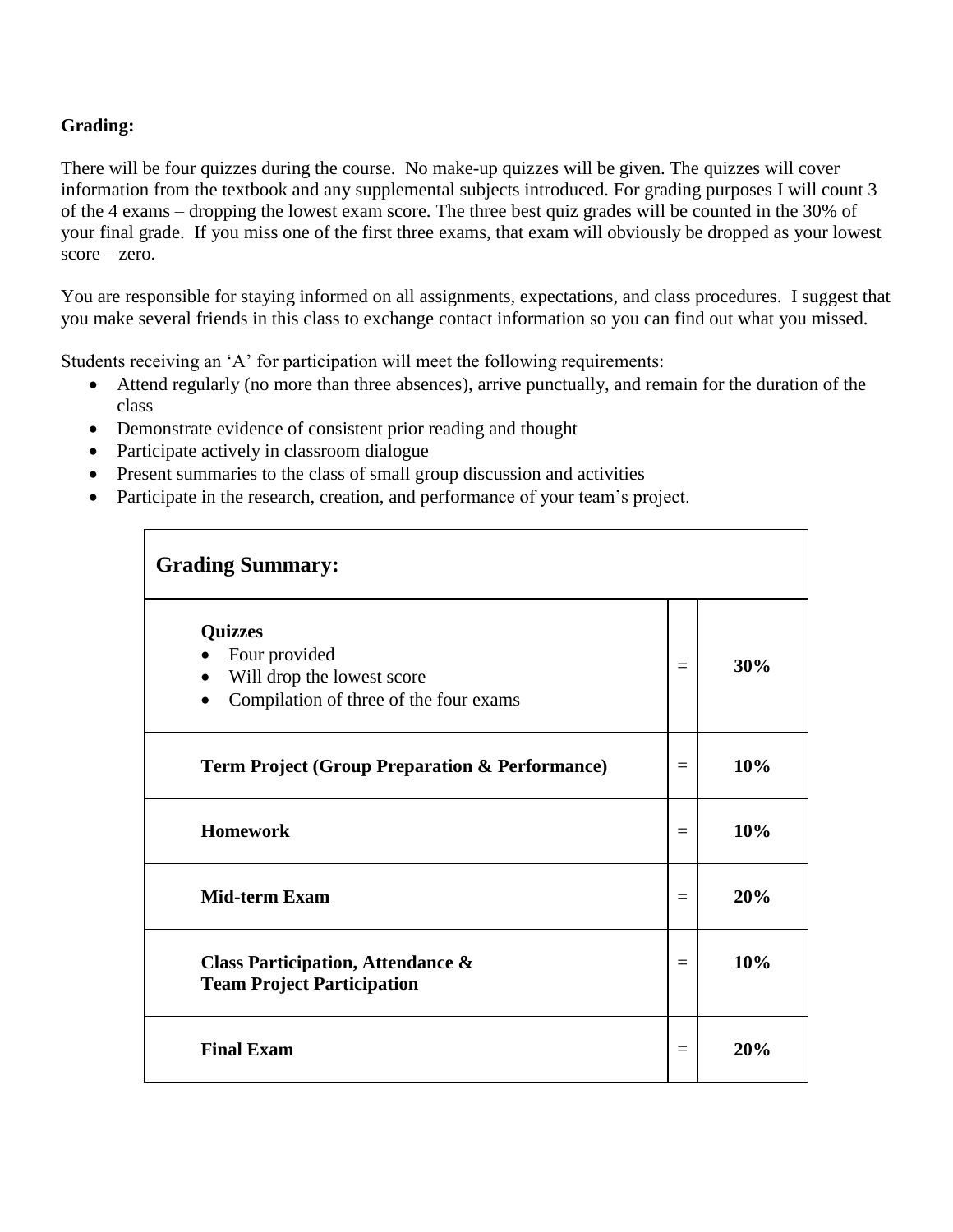#### **Final Grade Scale:**

|  | $A = 94 - 100$    |  | $C = 73 - 76$     |   |                     |
|--|-------------------|--|-------------------|---|---------------------|
|  | $A - = 90 - 93$   |  | $C_{-}$ = 70 - 72 | W | $=$ Withdrawal      |
|  | $B+ = 87 - 89$    |  | $D_{+}$ = 67 - 69 |   | $I = Incomplete$    |
|  | $B = 83 - 86$     |  | $D = 63 - 66$     |   | $P/F = Pass / Fail$ |
|  | $B - = 80 - 82$   |  | $D = 60 - 62$     |   | $AU =$ Audit        |
|  | $C_{+}$ = 77 - 79 |  | $F = 00 - 59$     |   |                     |

#### **Term Project:**

The student will receive a separate assignment sheet detailing the requirements for the term project. It will be distributed during the second half of the term and will include due dates.

## **Recommended Periodicals:**

ADWEEK MARKETING NEWS FORTUNE WALL STREET WEEK HARVARD BUSINESS REVIEW JOURNAL OF RETAILING INC. MAGAZINE DISCOUNT STORE NEWS

ADVERTISING AGE JOURNAL OF AMERICAL MARKETING BUSINESS WEEK THE NEW YORK TIMES, BUSINESS PAGES CONSUMER REPORTS SALES AND MARKETING MANAGEMENT FORBES THE WALL STREET JOURNAL

#### **Recommended Internet Websites:**

www.adage.com [www.adnews.com](../../../Documents%20and%20Settings/mchartier/Local%20Settings/Temporary%20Internet%20Files/Local%20Settings/Temp/www.adnews.com) www.salesandmarketing.com [www.ceo.com](../../../Documents%20and%20Settings/mchartier/Local%20Settings/Temporary%20Internet%20Files/Local%20Settings/Temp/www.ceo.com) www.creativeselling.com www.amazon.com www.bizrate.com www.usgovernment.org

In addition, pertinent marketing websites are listed at the end of each text chapter.

#### **Attendance Policy:**

Attendance is essential to success in this course. A critical understanding of marketing related issues is achieved via in-class discussions and projects. You are expected to attend all classes in order to receive full benefit from instruction, in-class work, lectures, discussion, handouts, and guest speakers.

Quizzes and tests cover more than assigned text readings; they cover everything presented in class.

If you miss a class, it is your responsibility to find out what was covered during your absence.

Additionally, part of your grade is based upon participation/in-class assignments. Promptness is noted.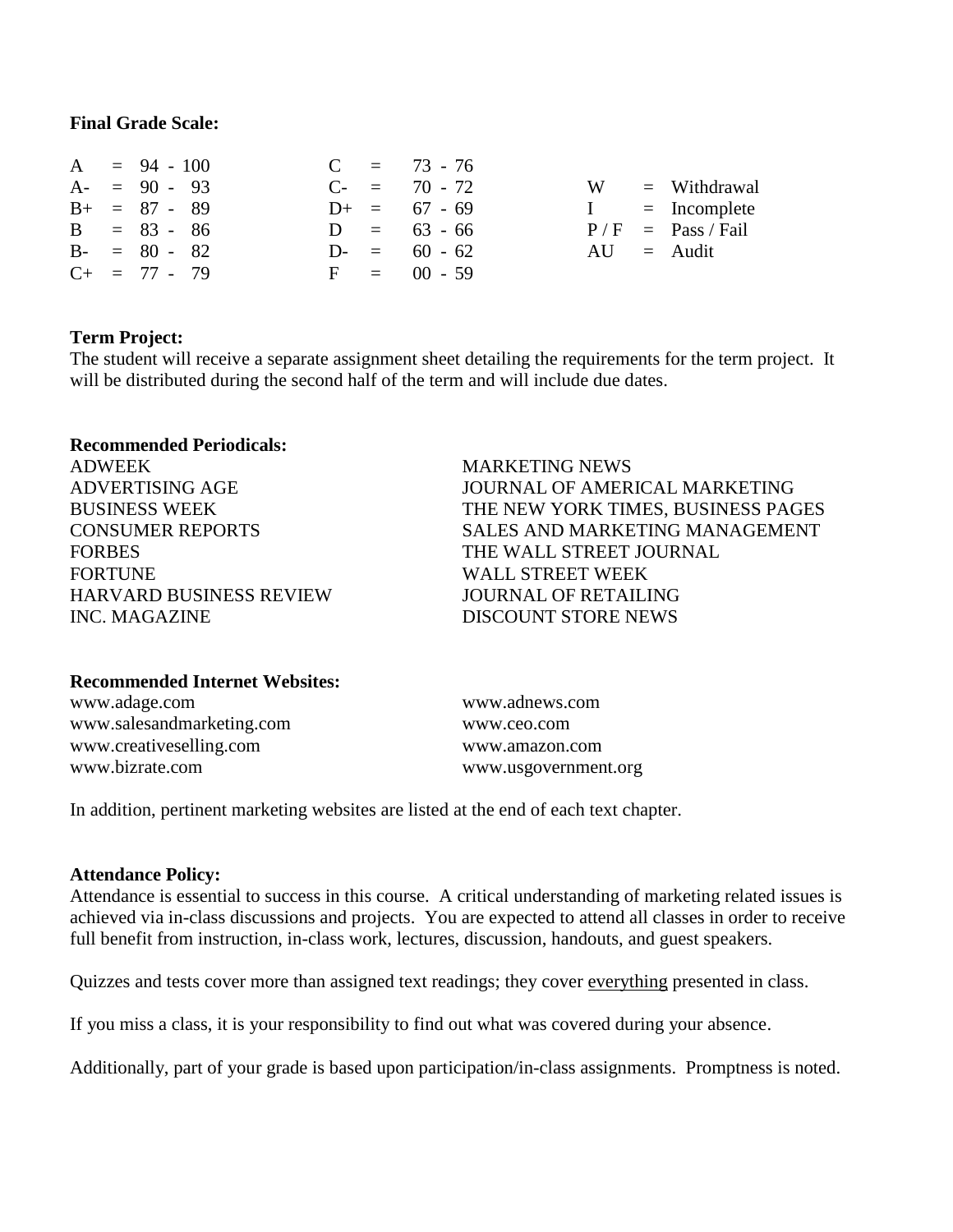#### **Classroom Policy:**

I respect you and expect respect from you. Being a mature college student entails responsibility. This means you are responsible for yourself, your education, your assignments, your behavior, your attitude, your timeliness, and your contributions to the classroom atmosphere. I expect all students to be prompt, attentive, prepared, supportive of their classmates, and contribute to a positive classroom atmosphere.

#### **College Withdrawal Policy:**

A verbal "drop or withdrawal" from course(s) will be accepted through the  $10<sup>th</sup>$  week of classes in accordance with the designated withdrawal deadlines. Students will need to provide the following information: full name, address, date of birth, student identification number and social security number, course reference number (CRN), description/subject and instructor's name, and if you have VA / FA benefits. Verbal drops or verbal withdrawals are processed through the Registrar's Office and Subase site ONLY. **Failure to withdraw officially from a course may result in an "F" grade and/or academic probation.** No student will receive an "I" (incomplete) grade unless he/she officially requests it in writing before the final examination. This request must also be approved by the Academic Dean.

#### **Academic Dishonesty:**

Conduct which as its intent or effect the false representation of a student's academic performance and/or knowingly and intentionally assisting another student to do so in any way constitute academic dishonesty. In the event of academic dishonesty, the College's policy will be enforced.

#### **Cellular Phones and Beepers:**

Students are notified that cellular phones and beepers are allowed in class or in the Learning Resource Center only if they are turned off or turned to a silent mode. Under no circumstances are phones to be answered in class. When there are extenuating circumstances that require that a student be available by phone or beeper, the student should speak to me prior to class so that we can arrive at an agreement.

#### **Disabilities and Learning Difference Statement:**

If you are a student with a disability and believe you will need accommodations for this class, it is your responsibility to contact the Disabilities Counseling Services at 383-5240. To avoid any delay in the receipt of accommodations, you should contact the counselor as soon as possible. Please note that I cannot provide accommodations based upon disability until I have received an accommodation letter from the Disabilities Counselor. Your cooperation is appreciated.

#### **Early Warning Policy:**

Students experiencing academic difficulty and/or chronic absenteeism will be notified of their class standing.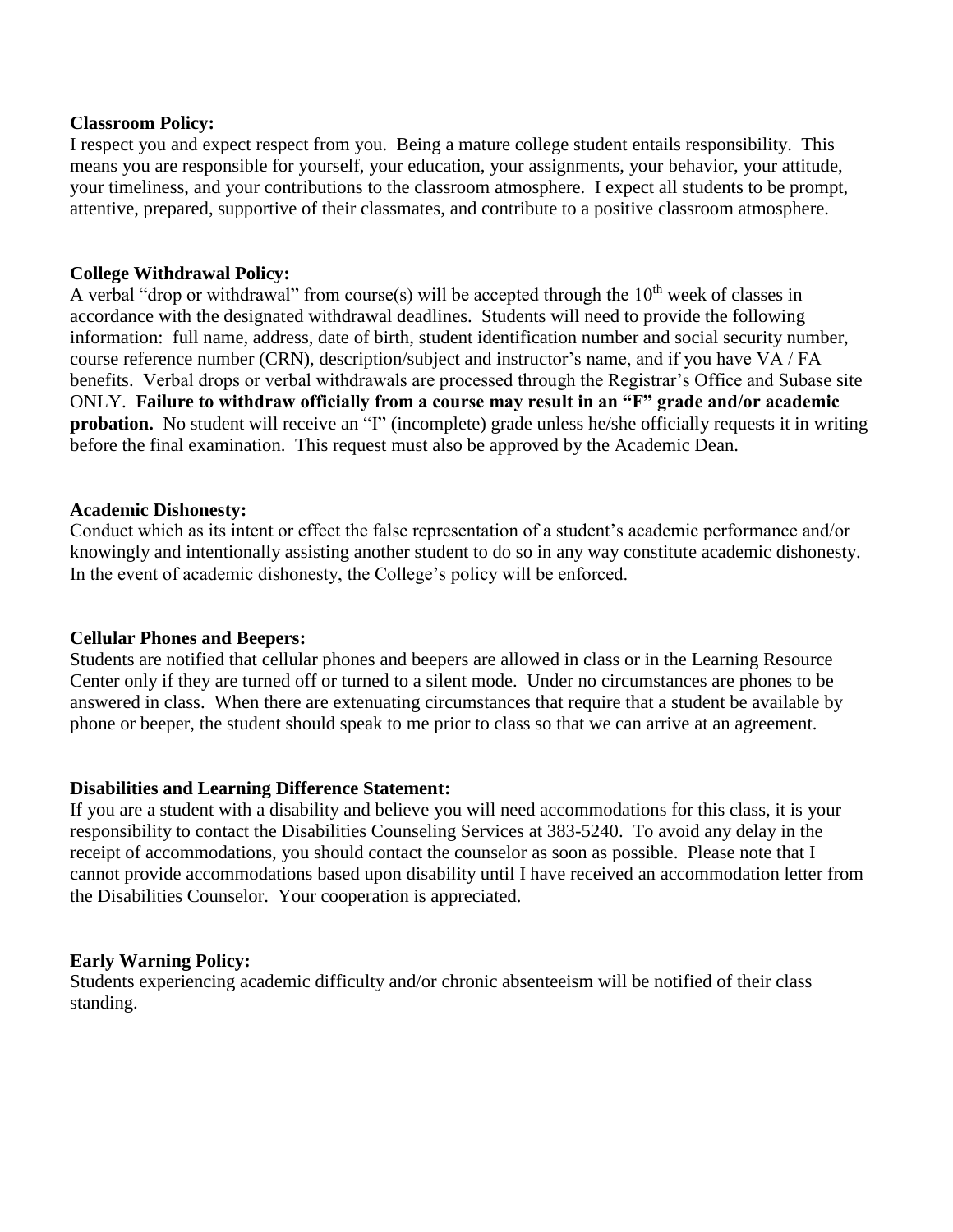#### **Class Schedule:**

The class schedule is attached to the last page of this syllabus. Although I would like to adhere to this schedule as much as possible, unforeseen events and purposeful changes will require modifications. I reserve the right to make changes to this schedule as the semester progresses.

#### **Notification of Cancelled Class:**

If I am unable to attend a class, I will post an announcement in WebCT Vista – (http://vista.ctdlc.org). Obviously, if the College has announced a full college closing, I will not be in attendance.

#### **Changes to Syllabus:**

I reserve the right to make changes and modifications to this syllabus.